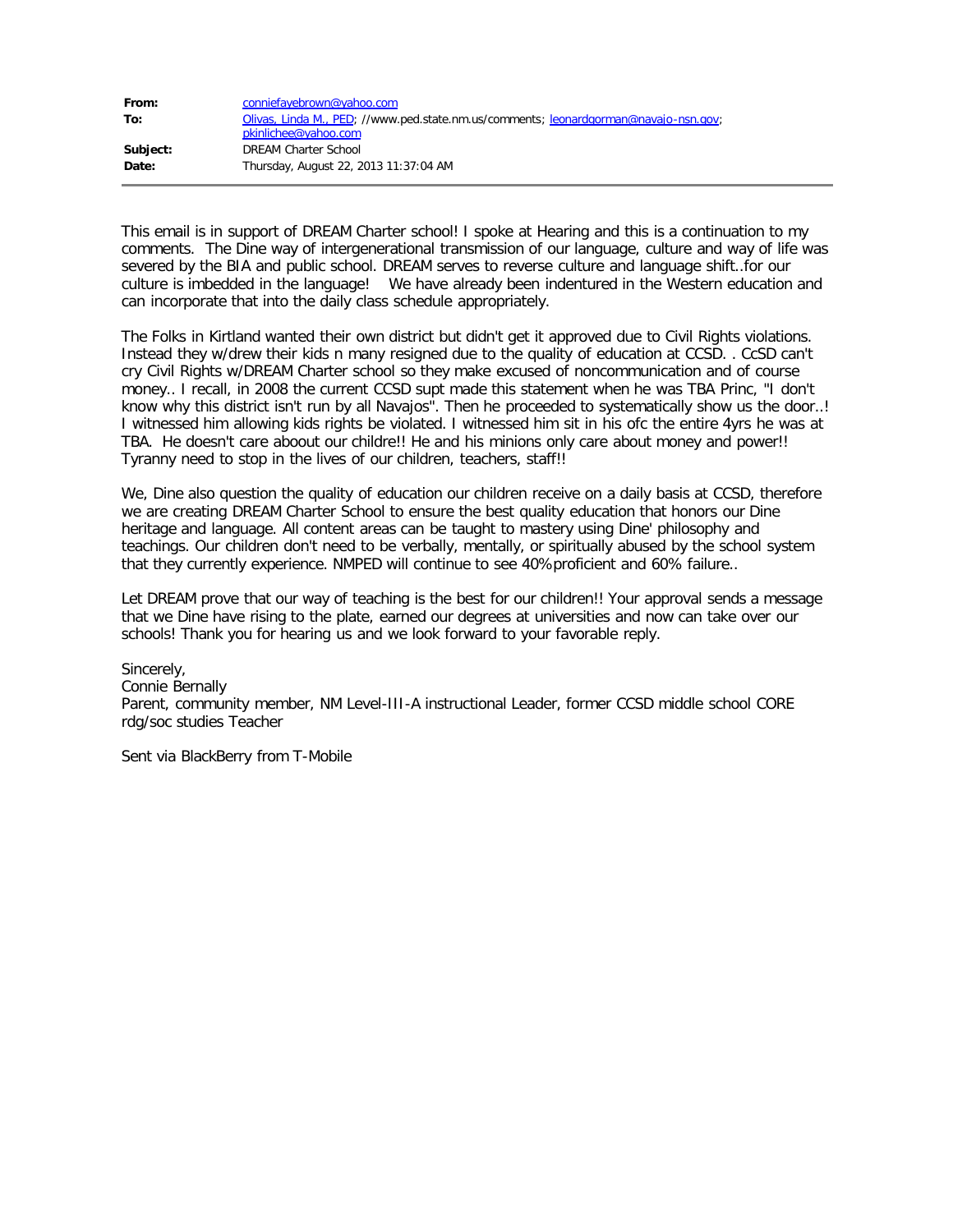| Milton Chee [5thworldstudio@gmail.com] |
|----------------------------------------|
| Friday, August 23, 2013 7:59 AM        |
| Olivas, Linda M., PED                  |
| Dine Charter School                    |
|                                        |

I support the creation of the 'Dine Charter School' 100% with total relevant Navajo curriculum and operation in respecr to/with basically a human rights issues also; relevancy of truly a Navajo education about Navajos, their goals, their history, etc is over due by over 140 years; the school system that operates by surrounding state's standard and funding from state and/or federal has put the Navajo people in the state of poverty / Thank you

With all due respect from Milton Chee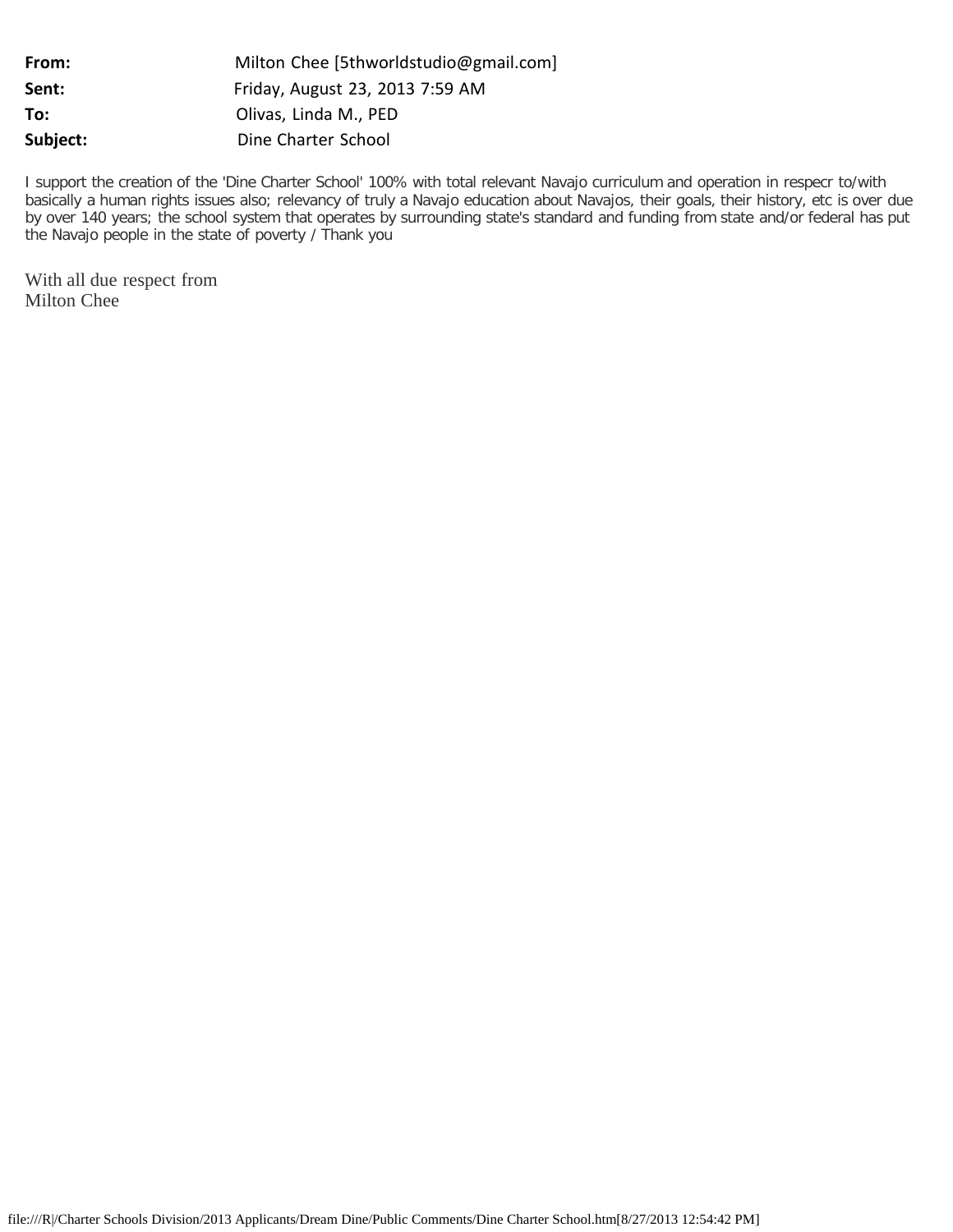| From:    | Anna Redsand [aredsand@gmail.com]                    |
|----------|------------------------------------------------------|
| Sent:    | Wednesday, August 21, 2013 4:26 PM                   |
| To:      | Olivas, Linda M., PED                                |
| Subject: | Letter of Support for Dream Diné Charter Application |

Dear Public Education Commissioners:

I am writing in support of the Dream Diné Charter School application. I attended the hearing in Shiprock on 8/19/13 and was very impressed with the expertise of the presenters and with the model they propose to implement.

As an educator with 39 years of experience, 13 of them in Navajo Education and seven of them in a New Mexico charter school, I believe that the Dream Diné application offers unique and much-needed opportunities for Navajo children in the Shiprock community. It beautifully integrates Navajo worldview and traditions with best practices and with close attention to the Common Core Standards.

I would especially like to address the question raised by one of the commissioners regarding the impermissibility of teaching religion in New Mexico schools. It appeared that he equated teaching from the traditional Navajo worldview and Navajo philosophy of learning with teaching religion in the classroom. I am not Navajo but have worked extensively with traditional Navajo scholars and have come to understand these teachings and philosophical approaches not as religion, but as cutting edge science. For centuries, traditional Navajo philosophers have understood the interconnectedness of all beings, matter, and energy (*k'e)* in ways that quantum physicists have only begun to "discover." This precious knowledge and the language for understanding it in depth, if it is imparted to Navajo youth at Dream Diné Charter School will enable them to fully function in Navajo society and to provide leadership in US society at large in ways we have yet to experience.

I urge the PEC to approve Dream Diné's charter application and not to make the mistake of equating the teaching of traditional Navajo values and worldview with the teaching of religion.

Sincerely, Anna Redsand

--

author: Viktor Frankl: A Life Worth Living (Clarion, 2006) Notable Social Studies Trade Book for Young People New York Times Best Book for Teens Bank Street Best Children's Book School Librarians International Honor Book [http://annaredsand.com](http://annaredsand.com/) [http://spanningpeoples.blogspot.com](http://spanningpeoples.blogspot.com/) [http://ayearofstandingstill.blogspot.com](http://ayearofstandingstill.blogspot.com/)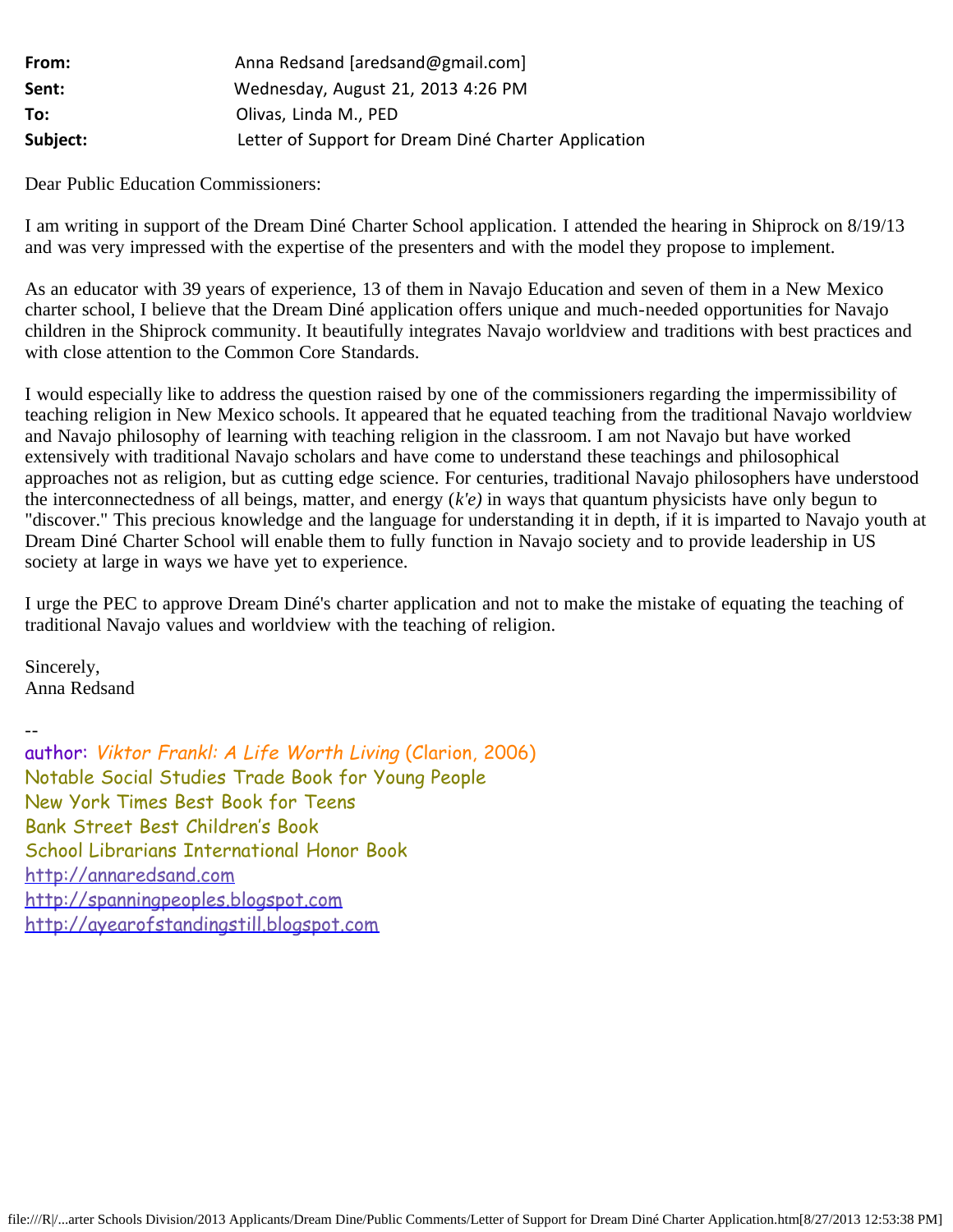## Dream Dine Input from Public Comment Site

| Email                                  | Name             | School                               | <b>Comments</b>                                                                                                                                                                                                                                                                                                                                                                                                                                                                                                                                                                                                                                                                                                                                                                                                                                                                                                                                                                                                                                                                                                                                                                                                                                                                                                                                                                                                                                                                                                                     |
|----------------------------------------|------------------|--------------------------------------|-------------------------------------------------------------------------------------------------------------------------------------------------------------------------------------------------------------------------------------------------------------------------------------------------------------------------------------------------------------------------------------------------------------------------------------------------------------------------------------------------------------------------------------------------------------------------------------------------------------------------------------------------------------------------------------------------------------------------------------------------------------------------------------------------------------------------------------------------------------------------------------------------------------------------------------------------------------------------------------------------------------------------------------------------------------------------------------------------------------------------------------------------------------------------------------------------------------------------------------------------------------------------------------------------------------------------------------------------------------------------------------------------------------------------------------------------------------------------------------------------------------------------------------|
| reservation<br>babe@yaho<br>o.com      | maxine<br>arviso | Shiprock -<br>Dream Dine'<br>am      | Thank you all for having a public hearing locally in Shiprock for Charter school vision of Dine education also known as "Dream Dine", which is really an idea that<br>implements the modern native Navajo in every aspect. That is exactly what I observed as the vision there at the Shiprock Chapter House. Not going back in any<br>way, but moving forward into the future and implementing all those ideas that sustained the Navajo people over time. If we embrace the vision with the task<br>force people who are taken on the task, then all we should see is Navajo children taking back all that education that might be lost. Our Navajo children will also<br>see Navajo adults and elders interested in their children's and grandchildren's education, a good role model from the task force, keeping that Navajo interest in<br>mind for our children to see. This keeps our minds on the positives. Good work! I saw the article in the Daily Times newpaper dated 8/20/13, it was a good<br>article. It reflects what truely took place there at the Hearing. If other local schools are concerened, will lets keep them on their toes. Thank you people on the<br>8/21/13 8:21 NMPED panel for listening, and thank you for honoring our differences, and to see that our Navajo people will put Navajo/Dine learning first and formost,<br>this is a long time coming for the Shiprock area.                                                                                                                   |
| reservation<br>babe@yaho<br>o.com      | maxine<br>arviso | Shiprock -<br>Dream Dine'<br>am      | Thank you for holding a public hearing locally in Shiprock. What I observed was a vision for Dine education through the "Dine Dream" process of a charter<br>school. This vision helps us all to look forward into the future and involve the modern native Navajo concepts for education for Navajo children. I did not see, for<br>us to look back in anyway, but to move forward into the future. I support the task force because of the positives, and the vision. They have in mind our Navajo<br>children, as they are Navajo role models themselves serving their community by giving back and working on this task force to see this charter school through.<br>Good Work! I saw the article of the local newspaper the Daily Times and it was a good article telling the truth about what took place at the hearing and its<br>intent. If other local schools are concerned, maybe they should be, keeps them on their toes and working harder for our Navajo children, to ensure that Navajo<br>Dine education is first and formost, not just an on the side learning. Thank you Shiprock Chapter house for holding this public hearing it shows that you value<br>8/21/13 8:38 education, and the communities interest. Thank you NMPED panel for hearing our concerns, our interest, our differences, and honoring what our little<br>community in Shiprock, New Mexico is concerned about. Thank you.                                                                                                                 |
| rosen13@ho Rose<br>tmail.com           | Fasthorse        | Shiprock -<br>Dream Dine'<br>8/20/13 | I am in full support of getting Dream Dine Charter School operating as soon as possible. I have grandchildren who will be enrolling.<br>I was at the public hearing and I absolutely am shocked at Scott Nicolay from Central Consolidated School District misinforming the Commisioners about several<br>things. First, their immersion school is all disorganized and full of ugly politics with the latest being that two teachers were forced to teach immersion because<br>the district could not recruit highly qualified native teachers due to the political mess they have created. Second, he was saying that the people starting the<br>charter school were disgruntled employees. We all know who the members of the planning committee are and they have been planning this for a couple of<br>years. They have retired from CCSD or no longer there, not disgruntled. Third, he said Lula Begay violated Dine culture by using Navajo emergance stories, but<br>he's so ignorant about Navajo culture that he didn't know that Lula Begay didn't tell an emergence story. These are examples of the dirty politics that have<br>infected our children's schools at CCSD, so Dream Dine is going to be a blessing for our community.<br>Please give our community of Shiprock and Gad'ii'ahi a chance to show NMPED that we are able to be self sufficient in guiding our children and grandchildren to<br>be successful through a culturally relevant education. Please, I beg you to give us a chance.<br>Thank you. |
| codie.mcgee<br>ver@gmail.c Codie<br>om | McGeever         | Shiprock -<br>Dream Dine'<br>8/18/13 | As a former teacher at Shiprock High School and an adaptive education teacher at the Shiprock Adolescent Treatment Center, I can testify firsthand to the<br>importance of opening a charter school as a pathway to academic success for Shiprock students. An environment of achievement, collaboration, and community<br>support for children is absolutely needed. I fully trust that the Dream Dine' Charter School will provide the Shiprock community with much-needed<br>opportunities. I urge the Commission to support this proposal and bring this "Dream" to reality.                                                                                                                                                                                                                                                                                                                                                                                                                                                                                                                                                                                                                                                                                                                                                                                                                                                                                                                                                    |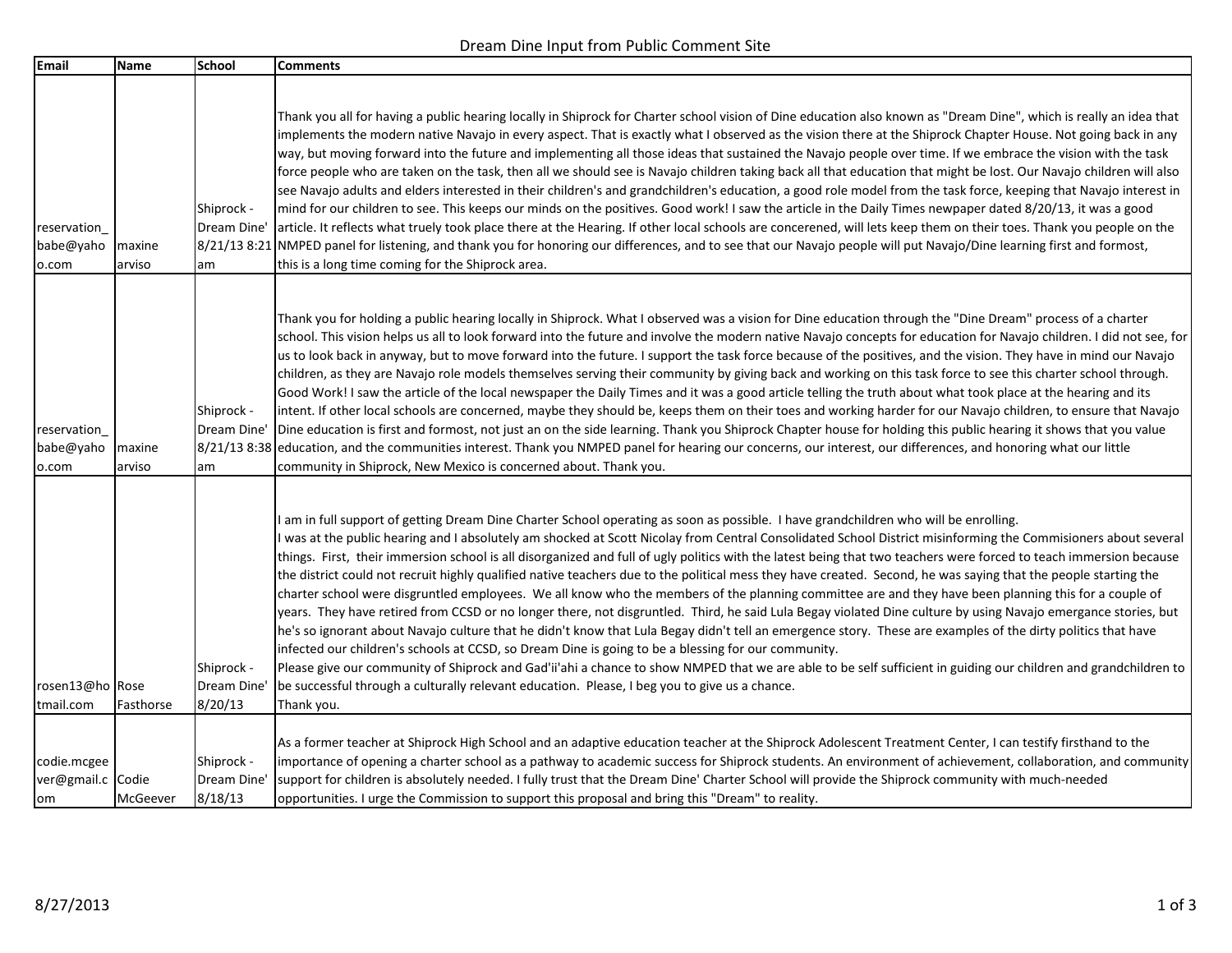## Dream Dine Input from Public Comment Site

| Email                                 | Name        | School                                | <b>Comments</b>                                                                                                                                                                                                                                                                                                                                                                                                                                                                                                                                                                                                                                                                                                                                                                                                                                                                                                                                                                                                                 |
|---------------------------------------|-------------|---------------------------------------|---------------------------------------------------------------------------------------------------------------------------------------------------------------------------------------------------------------------------------------------------------------------------------------------------------------------------------------------------------------------------------------------------------------------------------------------------------------------------------------------------------------------------------------------------------------------------------------------------------------------------------------------------------------------------------------------------------------------------------------------------------------------------------------------------------------------------------------------------------------------------------------------------------------------------------------------------------------------------------------------------------------------------------|
| tyjnez@live.<br>com                   | Titus J Nez | Shiprock -<br>Dream Dine'<br> 8/21/13 | I'm in support of the Shiprock Dream Dine Charter School. As a elected official I feel this is vitally important to continue our Navajo language and culture. For<br>years my elders have been talking about how we can re-vitalize our language, teachings, culture and basic way of life. They have seen the negative effects of<br>modern main stream america and how it is shaping out nation. After reviewing the plans and work of the administrators and community members I feel this is<br>something we need for our future generations, who one day will lead our great Navajo Nation. A lot of homes within the Navajo Nation have families that still<br>to this day speak 80% Navajo and 20% English. When educators teach our Navajo children they only speak in the English language, this causes our children to<br>understand small portions of the teachings. By allowing this Charter school to begin we will see promising results in the common core and standards set the<br>Public Education Department. |
| J_noschisy@ Jack<br>yahoo.com         | Noschisy    | Shiprock -<br> Dream Dine'<br>8/20/13 | I have been reading and hearing on news reports how bilingual people are much more better learners. I beleive a kindegardener or preschool who learn some<br>things about their cultuire will grow up with a knowledge and pride that others peers will not possess. Also, research has proven that children ages 2 to 5 years<br>old will learn a second language the best, which is probably the best reason to approve this charter school. If only 5 to 8 of 30 children take a sincere intrest a<br>school year or semister, then those are the ones that may be leaders to preserve some language, cuilture and pride in communities. So we need you to approve<br>Dream Dine Charter School to start operating in Fall 2014!                                                                                                                                                                                                                                                                                             |
| Joyce_rock@<br>hotmail.com Joyce Rock |             | Shiprock -<br>Dream Dine'<br> 8/19/13 | Will this school include accommodations for teen parents and online learning? With the push from CCSD to close Career Prep an alternative school will be<br>needed in the Shiprock area. Please do not put this school under the CCSD umbrella.                                                                                                                                                                                                                                                                                                                                                                                                                                                                                                                                                                                                                                                                                                                                                                                 |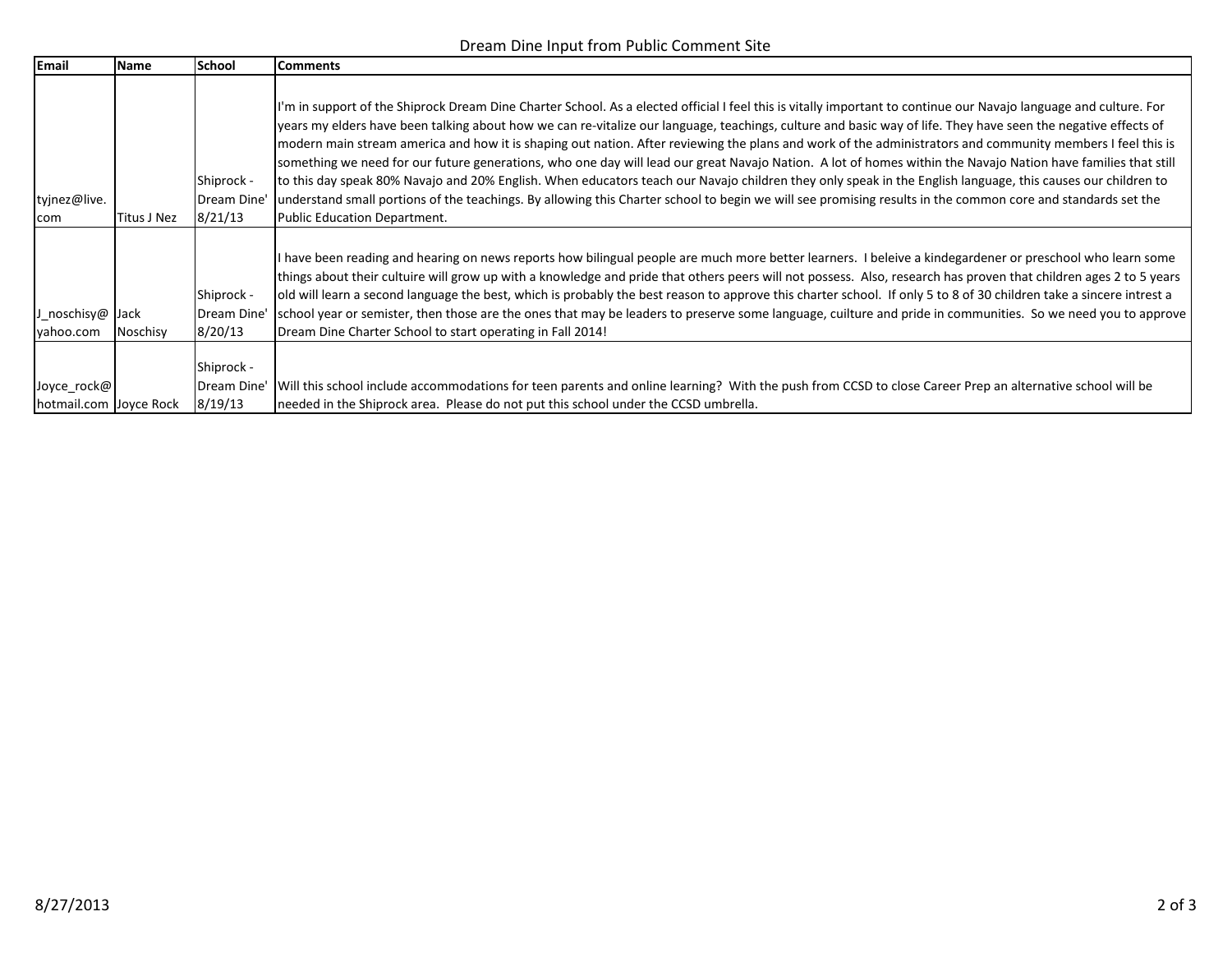| <b>Email</b>         | <b>Name</b> | School      | <b>Comments</b>                                                                                                                                                                                                                                                                                                                                                                                                                                                                                                                                                                                                                                                                                                                                                                                                                                                                                                                                                                                                                                                                                                                                                                                                                                                                                                                                                                                                                                                                                                                                                                                                                                                                                                                                                                                                                                                                                                                                                                                                                                                                                                                                                                                                                                                                                                                                                                                                                                                                                                                                                                                                                                                                                                                                                                                                                                                                                                                                                                                                                                                                                                                                                                                                                                                                                                                                                                                                                                                                                                                                                                                                                |
|----------------------|-------------|-------------|--------------------------------------------------------------------------------------------------------------------------------------------------------------------------------------------------------------------------------------------------------------------------------------------------------------------------------------------------------------------------------------------------------------------------------------------------------------------------------------------------------------------------------------------------------------------------------------------------------------------------------------------------------------------------------------------------------------------------------------------------------------------------------------------------------------------------------------------------------------------------------------------------------------------------------------------------------------------------------------------------------------------------------------------------------------------------------------------------------------------------------------------------------------------------------------------------------------------------------------------------------------------------------------------------------------------------------------------------------------------------------------------------------------------------------------------------------------------------------------------------------------------------------------------------------------------------------------------------------------------------------------------------------------------------------------------------------------------------------------------------------------------------------------------------------------------------------------------------------------------------------------------------------------------------------------------------------------------------------------------------------------------------------------------------------------------------------------------------------------------------------------------------------------------------------------------------------------------------------------------------------------------------------------------------------------------------------------------------------------------------------------------------------------------------------------------------------------------------------------------------------------------------------------------------------------------------------------------------------------------------------------------------------------------------------------------------------------------------------------------------------------------------------------------------------------------------------------------------------------------------------------------------------------------------------------------------------------------------------------------------------------------------------------------------------------------------------------------------------------------------------------------------------------------------------------------------------------------------------------------------------------------------------------------------------------------------------------------------------------------------------------------------------------------------------------------------------------------------------------------------------------------------------------------------------------------------------------------------------------------------------|
|                      |             |             |                                                                                                                                                                                                                                                                                                                                                                                                                                                                                                                                                                                                                                                                                                                                                                                                                                                                                                                                                                                                                                                                                                                                                                                                                                                                                                                                                                                                                                                                                                                                                                                                                                                                                                                                                                                                                                                                                                                                                                                                                                                                                                                                                                                                                                                                                                                                                                                                                                                                                                                                                                                                                                                                                                                                                                                                                                                                                                                                                                                                                                                                                                                                                                                                                                                                                                                                                                                                                                                                                                                                                                                                                                |
|                      |             |             |                                                                                                                                                                                                                                                                                                                                                                                                                                                                                                                                                                                                                                                                                                                                                                                                                                                                                                                                                                                                                                                                                                                                                                                                                                                                                                                                                                                                                                                                                                                                                                                                                                                                                                                                                                                                                                                                                                                                                                                                                                                                                                                                                                                                                                                                                                                                                                                                                                                                                                                                                                                                                                                                                                                                                                                                                                                                                                                                                                                                                                                                                                                                                                                                                                                                                                                                                                                                                                                                                                                                                                                                                                |
|                      |             |             |                                                                                                                                                                                                                                                                                                                                                                                                                                                                                                                                                                                                                                                                                                                                                                                                                                                                                                                                                                                                                                                                                                                                                                                                                                                                                                                                                                                                                                                                                                                                                                                                                                                                                                                                                                                                                                                                                                                                                                                                                                                                                                                                                                                                                                                                                                                                                                                                                                                                                                                                                                                                                                                                                                                                                                                                                                                                                                                                                                                                                                                                                                                                                                                                                                                                                                                                                                                                                                                                                                                                                                                                                                |
|                      |             |             |                                                                                                                                                                                                                                                                                                                                                                                                                                                                                                                                                                                                                                                                                                                                                                                                                                                                                                                                                                                                                                                                                                                                                                                                                                                                                                                                                                                                                                                                                                                                                                                                                                                                                                                                                                                                                                                                                                                                                                                                                                                                                                                                                                                                                                                                                                                                                                                                                                                                                                                                                                                                                                                                                                                                                                                                                                                                                                                                                                                                                                                                                                                                                                                                                                                                                                                                                                                                                                                                                                                                                                                                                                |
|                      |             |             | To the Public Education Commission: I am sorry I could not attend the hearing today in Shiprock for hte Dream Dine' charter, but I am meeting my students at<br>San Juan College for their first day of class. However, I would like to make a few comments regarding the Dream Dine' school charter application and its plan to<br>implement the Common Core State Standards. I have been a part of the community planning group for Dream Dine' for the past two years. I have also served on<br>a leadership team for the National Writing Project for the past three years, as part of the Literacy Design Consortium specifically concerned with implementing<br>the Common Core. I feel very confident that the Dream Dine' planning group is committed to integrating the CCSS into its day to day learning process. Let me<br>note briefly a few of the major shifts that the Common Core expects of schools and their relevance to the Dream Dine' vision: 1. Greater Focus. The Common<br>Core Standards focus on fewer topics but address them in greater depth. This means that the Dream Dine design of balanced learning in both Navajo and English<br>will have the time to engage in-depth learning on specific concepts in both languages, each reinforcing the other. 2. Coherence. In the past, many state<br>standards simply repeated the same topics year after year. The CCS, and the Dream Dine' school, will build on students' understanding by introducing new<br>topics not just year to year but season to season, topics that build on the foundations previously laid. 3. Skills, Understanding, and Application. For the CCSS,<br>students will need to know procedures, develop conceptual understanding, and apply their knowledge to solve problems. These goals are absolutely compatible<br>with the Dream Dine' plan to make experiential learning the heart of its learning process. 4. Emphasis on Practices. Mathematical practices include making<br>sense of problems and persevering to solve them, reasoning abstractly and quantitatively, using appropriate tools strategically, making sound arguments and<br>critiquing the reasoning of others. These practices are also critical to the experiential learning process to be used at Dream Dine'. 5. Informational Text. The<br>Standards call for more emphasis on understanding "informational texts." For Indigenous people, the earth and its inhabitants have always been the primary<br>source of learning. Dream Dine's plan for students to learn by exploring the world, and especially the community around them, honors this new emphasis on<br>informational text. 6. Focus on Evidence. The CCSS expects students to use evidence to demonstrate their understanding and to make claims. Students must<br>cite evidence to justify statements rather than rely on opinions. As Dream Dine's entire approach to learning involves accurate observation, discussion,<br>explanation, and reflection, their students will be well-equipped to use evidence in making claims, both in speech and in writing. 7. "Staircase" of Text<br>Complexity. Students will be expected to read and comprehend increasingly complex texts. This aligns with Dream Dine's expectations that students will<br>progress to more demanding, more complex performance levels in both English and Navajo on a continuous basis. 8. Speaking and Listening. The Standards<br>expect students to demonstrate that they can speak and listen effectively—aspects of literacy rarely emphasized in state standards. Dream Dine' teachers |
|                      |             |             | expect students to engage in one-on-one and whole-class discussions in two languages and will evaluate their understanding on a daily basis. 9. Literacy in the                                                                                                                                                                                                                                                                                                                                                                                                                                                                                                                                                                                                                                                                                                                                                                                                                                                                                                                                                                                                                                                                                                                                                                                                                                                                                                                                                                                                                                                                                                                                                                                                                                                                                                                                                                                                                                                                                                                                                                                                                                                                                                                                                                                                                                                                                                                                                                                                                                                                                                                                                                                                                                                                                                                                                                                                                                                                                                                                                                                                                                                                                                                                                                                                                                                                                                                                                                                                                                                                |
|                      |             |             | Content Areas. The Standards expect literacy in history/social science, science, and technical subjects. This reflects an understanding that each subject area                                                                                                                                                                                                                                                                                                                                                                                                                                                                                                                                                                                                                                                                                                                                                                                                                                                                                                                                                                                                                                                                                                                                                                                                                                                                                                                                                                                                                                                                                                                                                                                                                                                                                                                                                                                                                                                                                                                                                                                                                                                                                                                                                                                                                                                                                                                                                                                                                                                                                                                                                                                                                                                                                                                                                                                                                                                                                                                                                                                                                                                                                                                                                                                                                                                                                                                                                                                                                                                                 |
|                      |             |             | requires a unique set of skills. Again, the experiential nature of Dream Dine's learning process will enable students to develop hands-on knowledge of many                                                                                                                                                                                                                                                                                                                                                                                                                                                                                                                                                                                                                                                                                                                                                                                                                                                                                                                                                                                                                                                                                                                                                                                                                                                                                                                                                                                                                                                                                                                                                                                                                                                                                                                                                                                                                                                                                                                                                                                                                                                                                                                                                                                                                                                                                                                                                                                                                                                                                                                                                                                                                                                                                                                                                                                                                                                                                                                                                                                                                                                                                                                                                                                                                                                                                                                                                                                                                                                                    |
|                      |             | Shiprock -  | subject areas through active learning on a daily basis. I am personally committed to assisting the Dream Dine team in developing a world-class school that                                                                                                                                                                                                                                                                                                                                                                                                                                                                                                                                                                                                                                                                                                                                                                                                                                                                                                                                                                                                                                                                                                                                                                                                                                                                                                                                                                                                                                                                                                                                                                                                                                                                                                                                                                                                                                                                                                                                                                                                                                                                                                                                                                                                                                                                                                                                                                                                                                                                                                                                                                                                                                                                                                                                                                                                                                                                                                                                                                                                                                                                                                                                                                                                                                                                                                                                                                                                                                                                     |
| mikkotbhs@  Michael  |             | Dream Dine' | honors Navajo language and culture every day and also meets the highest levels of the Common Core Standards. I urge you to approve their application. Michael                                                                                                                                                                                                                                                                                                                                                                                                                                                                                                                                                                                                                                                                                                                                                                                                                                                                                                                                                                                                                                                                                                                                                                                                                                                                                                                                                                                                                                                                                                                                                                                                                                                                                                                                                                                                                                                                                                                                                                                                                                                                                                                                                                                                                                                                                                                                                                                                                                                                                                                                                                                                                                                                                                                                                                                                                                                                                                                                                                                                                                                                                                                                                                                                                                                                                                                                                                                                                                                                  |
| hotmail.com Thompson |             | 8/19/13     | Thompson, Humanities Dept. SJC                                                                                                                                                                                                                                                                                                                                                                                                                                                                                                                                                                                                                                                                                                                                                                                                                                                                                                                                                                                                                                                                                                                                                                                                                                                                                                                                                                                                                                                                                                                                                                                                                                                                                                                                                                                                                                                                                                                                                                                                                                                                                                                                                                                                                                                                                                                                                                                                                                                                                                                                                                                                                                                                                                                                                                                                                                                                                                                                                                                                                                                                                                                                                                                                                                                                                                                                                                                                                                                                                                                                                                                                 |